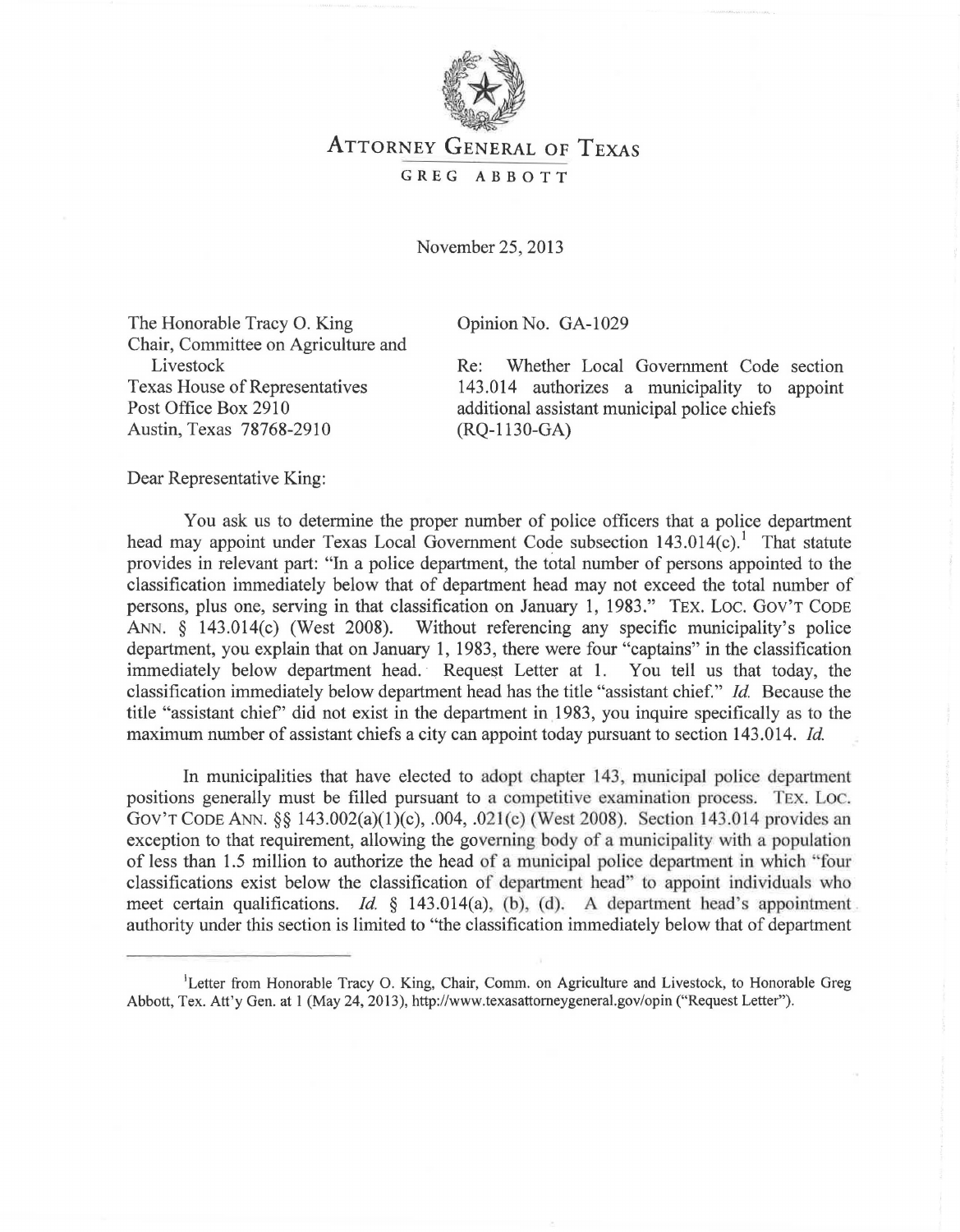head" in a number equal to the number of individuals, plus one, "serving in *that* classification on January 1, 1983." *Id* § 143.014(b), (c) (emphasis added).

When construing a statute, courts strive to determine and give effect to the Legislature's intent, as evidenced by "the plain meaning of the words chosen." *Tex. Mut. Ins. Co. v. Ruttiger,*  381 S.W.3d 430, 452 (Tex. 2012). Words and phrases are meant to be read in context. TEX. Gov'r CODE ANN. *§* 311.011(a) (West 2013). The phrase "that classification" in subsection (c) refers to "the classification immediately below that of department head." TEX. Loc. Gov'r CoDE ANN. *§* 143.014(c) (West 2008). The Legislature chose to describe "that classification" solely by its place, relative to that of department head, within the hierarchy of a municipality's police department. Nothing in the statute indicates that the Legislature intended for the title of the individuals within that classification to be determinative. Indeed, Chapter 143 defines "department head" as "the chief or head of a fire or police department or that person's equivalent, regardless of the name or title used." *Id.* § 143.003(2). Therefore, the number of persons a department head may appoint under subsection 143.014(c) may not exceed the number of positions, plus one, in the classification "immediately below that of department head" on January 1, 1983, irrespective of the particular title used.<sup>2</sup>

<sup>&</sup>lt;sup>2</sup>Subsection 143.014(c) "does not apply to a municipality that has adopted The Fire and Police Employee Relations Act unless the municipality adopts the appointment procedure prescribed by [subsection (c)] through the collective bargaining process." TEX. LOC. GOV'T CODE ANN. § 143.014(c) (West 2008).